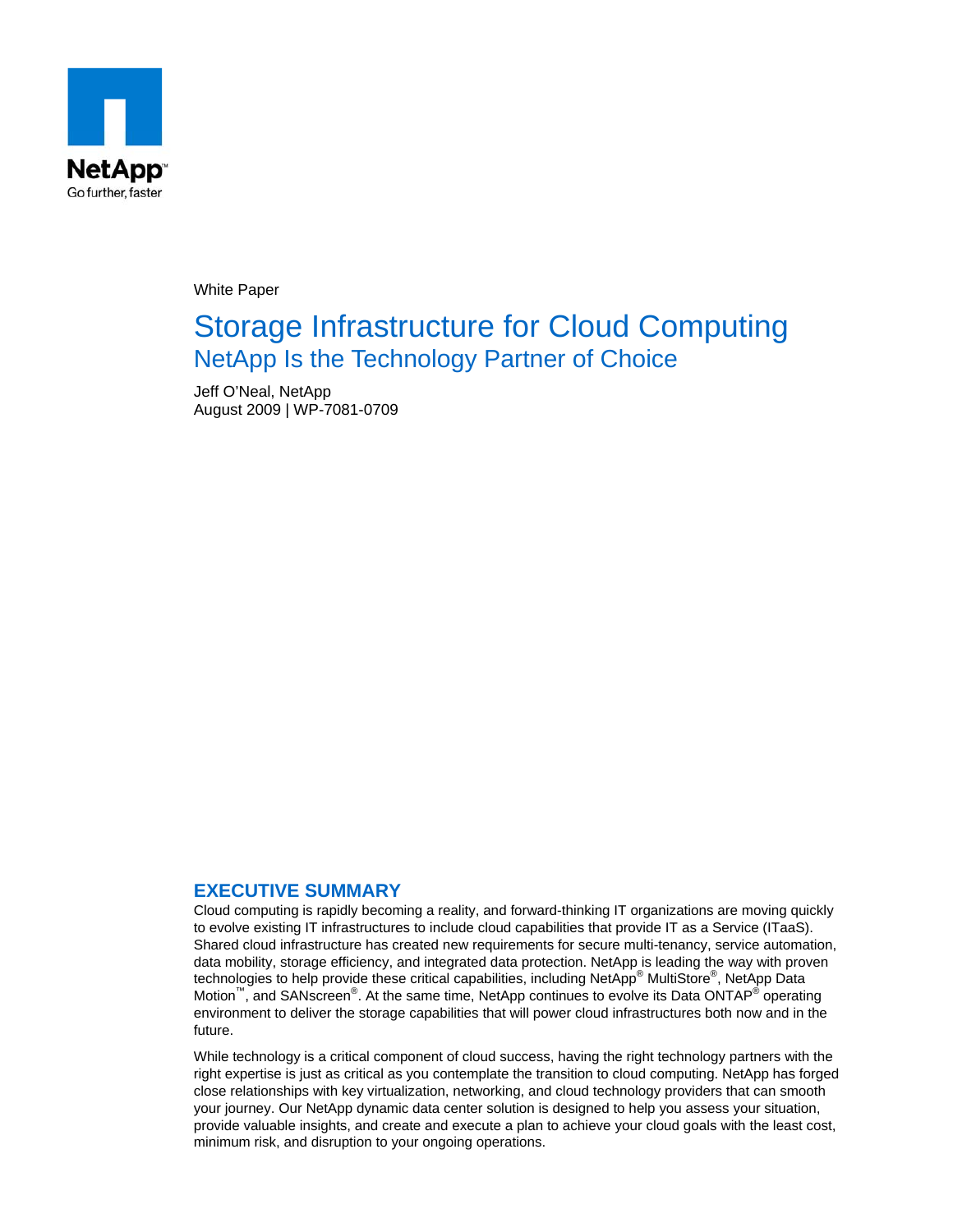# TABLE OF CONTENTS

| $\overline{2}$          |                                                      |  |
|-------------------------|------------------------------------------------------|--|
| $\overline{\mathbf{3}}$ |                                                      |  |
| $\blacktriangle$        | NETAPP STORAGE TECHNOLOGY ENABLES CLOUD COMPUTING  6 |  |
|                         |                                                      |  |
|                         |                                                      |  |
|                         |                                                      |  |
|                         |                                                      |  |
|                         |                                                      |  |
|                         |                                                      |  |
|                         |                                                      |  |
|                         |                                                      |  |
|                         |                                                      |  |
|                         |                                                      |  |
| 5                       |                                                      |  |
|                         |                                                      |  |
|                         |                                                      |  |
| 6                       |                                                      |  |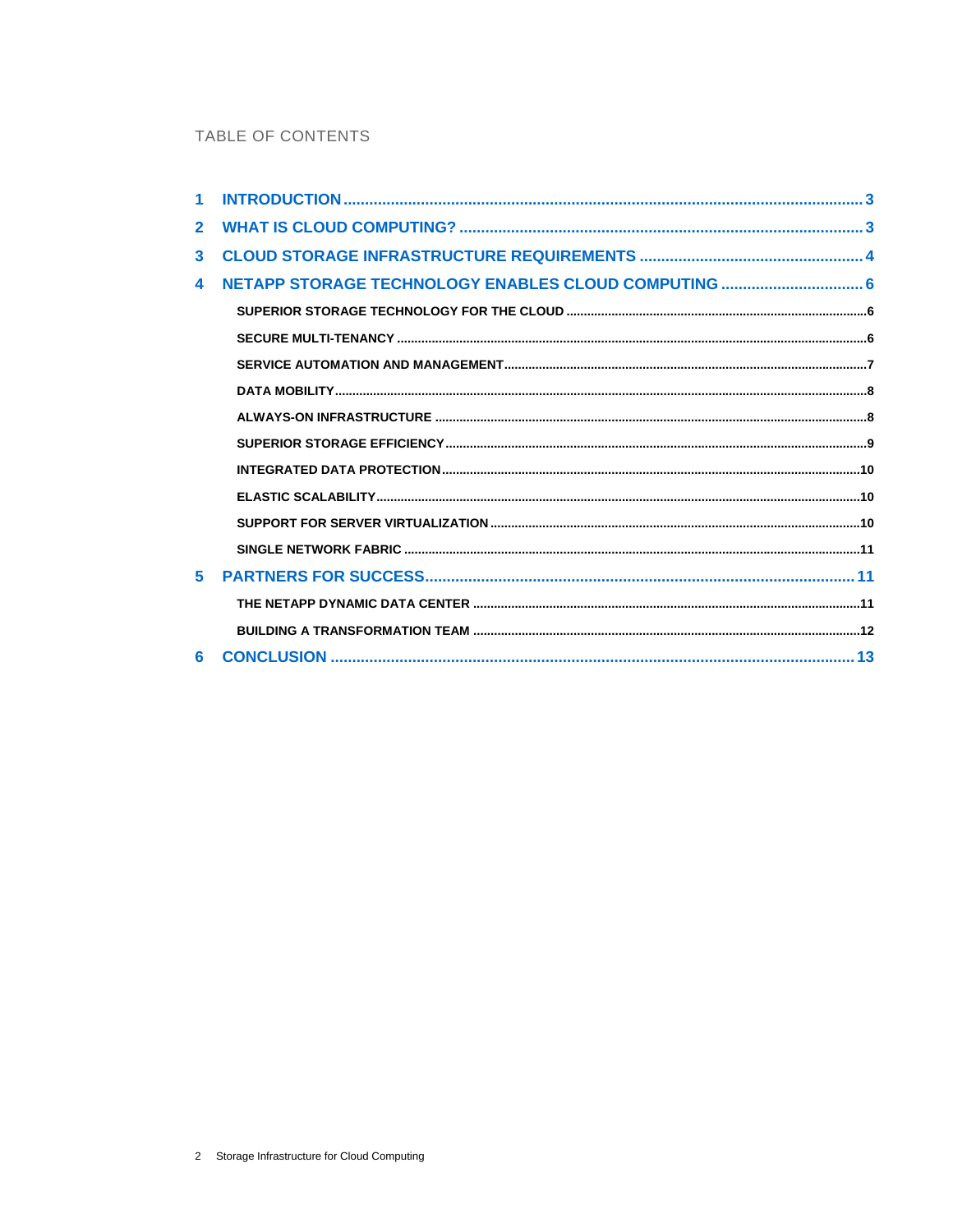## <span id="page-2-0"></span>**1 INTRODUCTION**

With total IT spending on cloud computing projected to grow at least threefold by 2012, you've likely heard a lot about the potential benefits of cloud computing. Perhaps your company has already begun purchasing some cloud services rather than adding to its existing IT infrastructure every time a new requirement arises.

From an IT standpoint, cloud computing promises to deliver elastic scalability, pay-as-you-grow efficiency, and a predictable cost structure, while at the same time improving access to data. On the business side, this translates into an ability to turn capital expenses into operating expenses and increase productivity and innovation, all while reducing IT expenses and business costs.

Technological maturity is making workable cloud solutions both possible and affordable. You may already be considering ways to make your own data center more "cloud-like" to boost efficiency, cut capital costs, and provide the elastic scaling you need to adapt to rapidly changing business requirements. However, the best ways to accomplish this—especially where storage is concerned—may still be unclear.

This white paper defines cloud computing, discusses the broad requirements for storage capable of meeting the demands created by the cloud, and goes on to explain how NetApp storage satisfies the demands of this emerging paradigm based on its superior technology and proven track record.

# **2 WHAT IS CLOUD COMPUTING?**

There are two schools of thought on how to define cloud computing. Some people define the cloud in terms of technology, with specifications for architectural models and development protocols; others look at cloud computing as a business model.

From NetApp's perspective, it's more productive to look at cloud computing in terms of the problem it attempts to solve. So, when we talk about the cloud, we refer to the ability to deliver computing services on demand: IT as a Service (ITaaS). Cloud computing is simply a business model for delivering IT as a Service. Cloud services are the end deliverable of cloud computing and can be broken down into four categories (Figure 1).

| IT as a Service (ITaaS)                                                                                                   |                                                    |                                                             |                                                                                                         |  |  |  |  |  |
|---------------------------------------------------------------------------------------------------------------------------|----------------------------------------------------|-------------------------------------------------------------|---------------------------------------------------------------------------------------------------------|--|--|--|--|--|
| laaS                                                                                                                      | "PaaS"                                             | "SaaS"                                                      | "StaaS"                                                                                                 |  |  |  |  |  |
| Infrastructure<br>as a service                                                                                            | Platform<br>as a service                           | Software<br>as a service                                    | <b>Storage</b><br>as a service                                                                          |  |  |  |  |  |
| IT Services:<br>■ Servers<br>$\blacksquare$ Network<br>$\blacksquare$ Storage<br>■ Management<br>$\blacksquare$ Reporting | Application<br>building<br>blocks and<br>standards | Applications                                                | Storage<br>Services:<br>$\blacksquare$ Primary<br>$\blacksquare$ Backup<br>Archive<br>$\blacksquare$ DR |  |  |  |  |  |
| Examples:<br>BТ<br>Telstra<br>T-Systems (ITaaS)                                                                           | Examples:<br>Amazon EC2<br>Force.com<br>Navitaire  | Examples:<br>Yahoo! E-mail<br>SalesForce.com<br>Google apps | Examples:<br>Amazon S3<br>Nirvanix                                                                      |  |  |  |  |  |

**Figure 1) Categories of cloud services.** 

A cloud can be either private: limited to the ecosystem of end users, partners, and/or customers directly associated with a company; or public: available to essentially anyone with Internet access.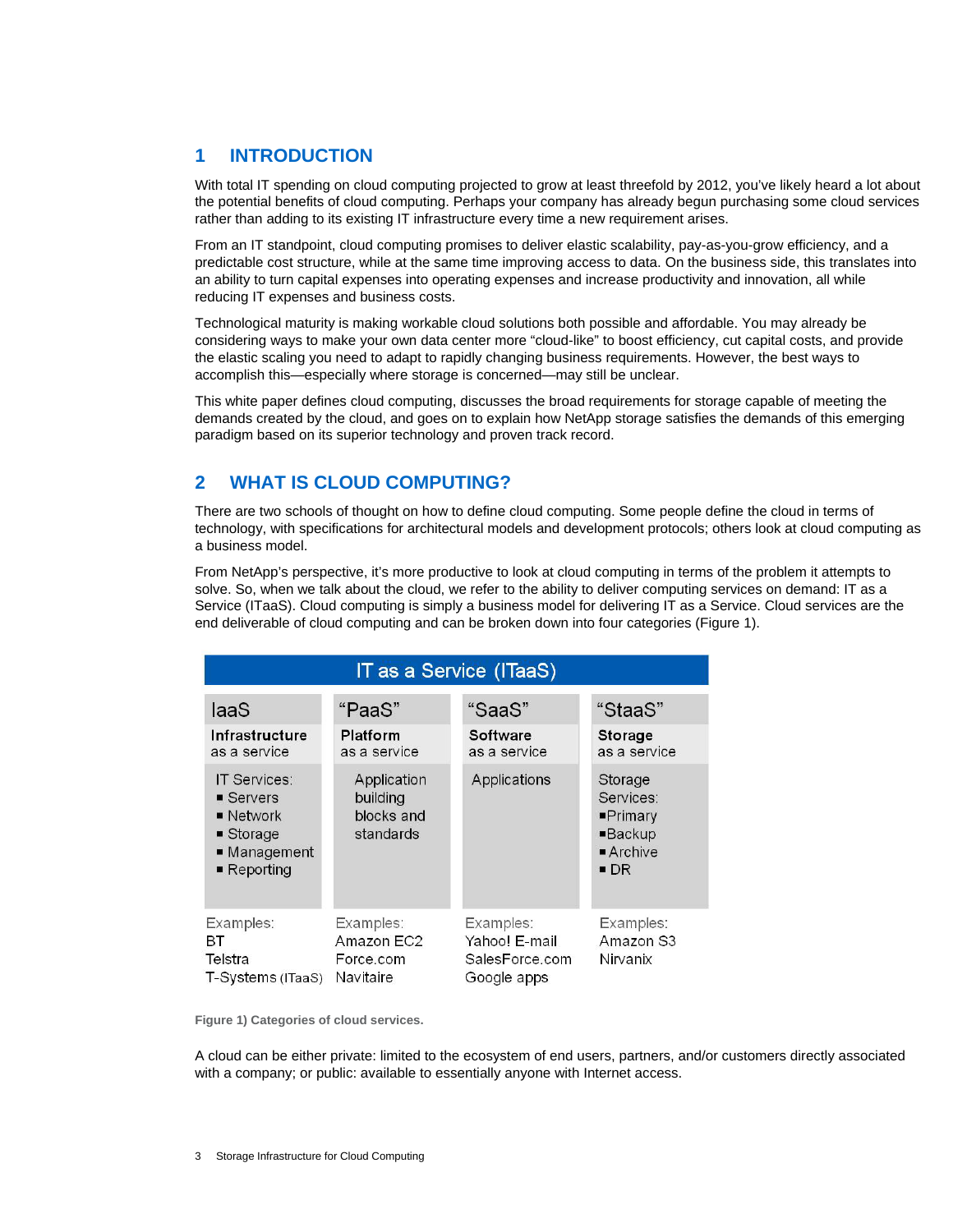<span id="page-3-0"></span>

**Figure 2) Distinctions between private and public clouds.** 

If you're working to create a private cloud infrastructure within your company, it is unlikely you will build it from scratch. Instead, you will in all likelihood transform your data center over time, while continuing to leverage existing IT resources. This will lead to a hybrid data center containing both legacy and cloud infrastructure that will need to coexist. This hybrid data center may require new skill sets and new measurements to enable efficient operation.



**igure 3) Most enterprises will evolve to a hybrid model in which IT services are provided by a combination of legacy, F rivate-, and public-cloud infrastructure. p**

### **3 CLOUD STORAGE INFRASTRUCTURE REQUIREMENTS**

Whether a cloud is public or private, the key to success is creating an appropriate server, network, and storage infrastructure in which all resources can be efficiently utilized and shared. Because all data resides on the same storage systems, data storage becomes even more crucial in a shared infrastructure model.

Business needs driving the adoption of cloud technology typically include: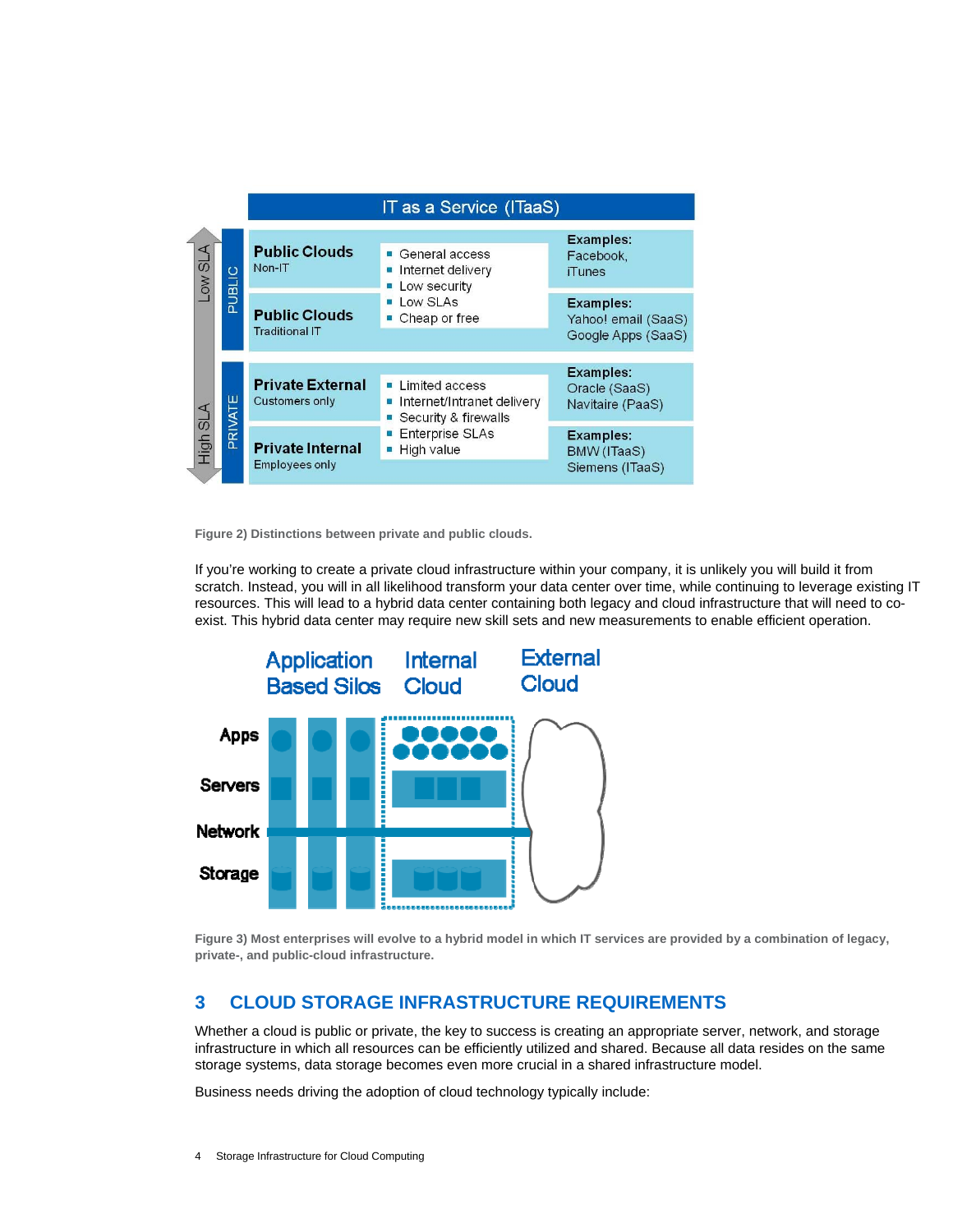- 
- 
- Pay as you go **•** Self-service
- Always on  **Instant deliver and capacity elasticity**
- Data security and privacy

These business needs translate directly to the following infrastructure requirements:

- - Secure multi-tenancy Service automation and management
- 
- Data mobility **be a state of the Storage efficiency Storage efficiency**
- Integrated data protection

Of these requirements, the ability to ensure that multiple, distinct applications or customers can securely share the same IT infrastructure—secure multi-tenancy—and the ability to move data without application disruption represent the most dramatic departures from existing IT practices.

It's probably already clear that on the compute side, server virtualization technology provides an appropriate management services also helps provide speed, flexibility, and enhanced availability. Leading providers of enterprise<br>claud services avables T. Systems are also dy taking this approach, loweraing the latest virtualization infrastructure for cloud services, because it allows compute resources to be efficiently partitioned and quickly allocated, increased, decreased, or deallocated as needs change. A rapidly maturing set of virtualization cloud services such as T-Systems are already taking this approach, leveraging the latest virtualization technologies<sup>1</sup>.

Much less has been written about how to create efficient and effective storage infrastructure for cloud computing. In fact, the first Storage Networking Industry Association (SNIA) work group focusing on cloud storage was just announced at Storage Networking World in April 2009 with the objective "to identify, develop and coordinate system standards and interfaces for cloud storage."

Since there are no approved or de facto standards in place for cloud storage, there are a few questions you should ask yourself when evaluating new or existing storage solutions for suitability to meet your cloud needs and enhance the service levels you are able to offer:

- **Can you establish multi-tenancy and guarantee data is secure?** Allowing multiple business units or separate companies to securely share the same storage hardware is a necessity for efficient cloud storage.
- **Can you automate management processes and align them with services?** The more you can automate regular practices—such as provisioning, backup, and replication—and integrate those practices as part of your cloud services, the better your environment will scale. You must also have the ability to report on and be able to bill based on resource usage.
- **Can you move data freely to create an always-on infrastructure?** Consistent business continuity and disaster recovery processes that cover every service you provide are essential. The concept of "planned downtime" is no longer viable; all maintenance must be performed without interrupting applications. If your data is tied to inflexible storage, achieving these goals will be impossible.
- Can you raise storage efficiency? Your storage infrastructure must allow you to increase storage utilization, boost overall efficiency, and reduce costs. Thin provisioning, efficient cloning, and deduplication of both primary and secondary data sets can all significantly decrease the amount of storage you need. Deduplication or efficient cloning is particularly important in virtual environments with inherently high data duplication.
- Is data protection integrated with storage? As your storage environment becomes more shared, it is essential to have data protection closely coupled with storage.

Beyond these core questions, there are a few more issues you may wish to consider:

• Can you scale storage resources elastically? You should be able to allocate, increase, decrease, or deallocate storage resources at a moment's notice to deliver both appropriate levels of capacity *and* performance.

l

<sup>1</sup> http://www.vmware.com/company/news/releases/vcloud\_vmworld08.html

<sup>5</sup> Storage Infrastructure for Cloud Computing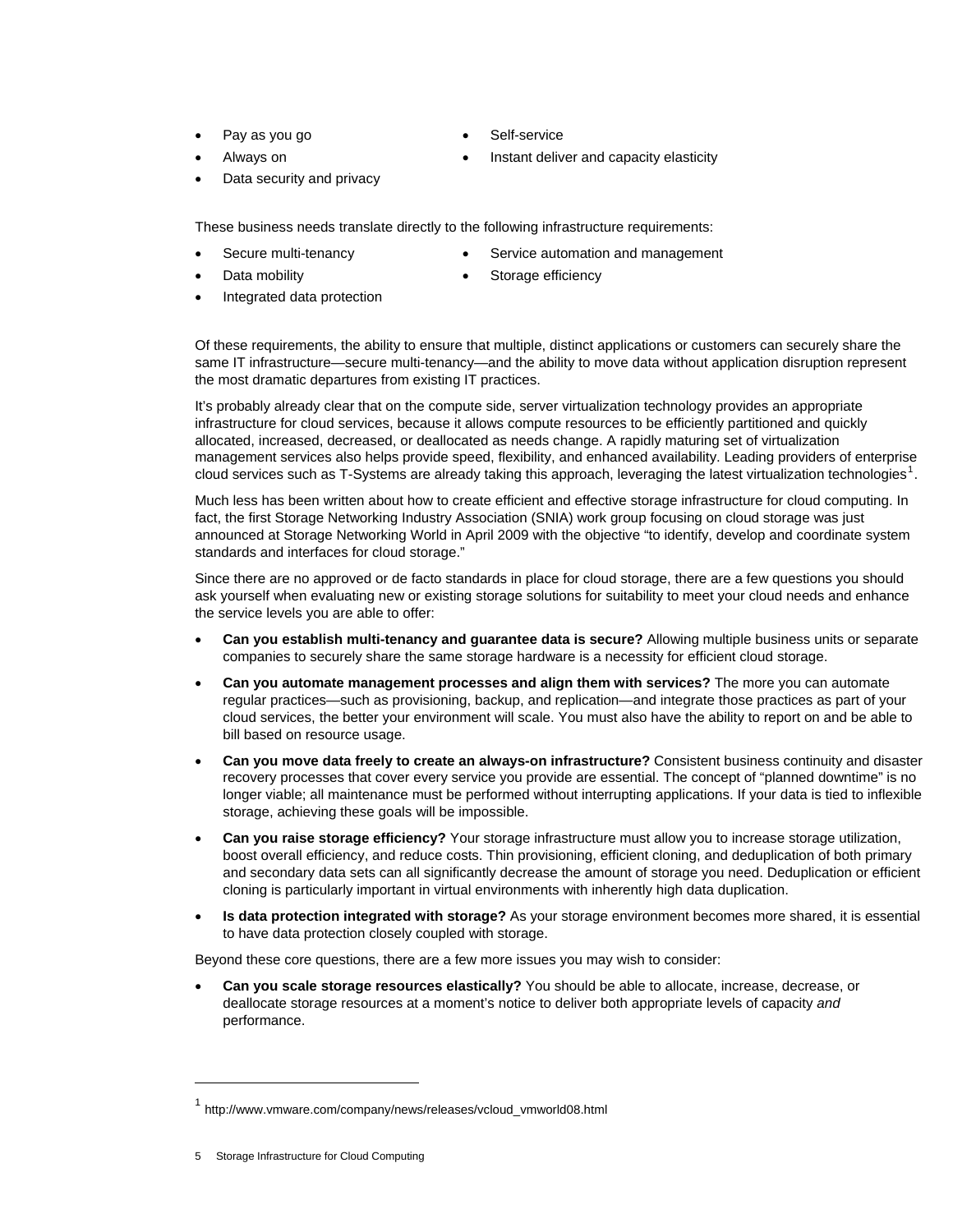- <span id="page-5-0"></span>• **Does your storage environment support server virtualization?** Assuming that server virtualization will be a key component of your cloud infrastructure, you will obviously want storage that integrates closely with any virtualization solutions you use now or are likely to adopt in the future.
- **Can you do everything on a single network fabric?** Consolidating your SANs and LANs on a single Ethernet fabric can decrease cost and increase flexibility.

# **4 NETAPP STORAGE TECHNOLOGY ENABLES CLOUD COMPUTING**

When it comes to storage for cloud computing, NetApp is a preferred technology partner, whether you are building your own cloud infrastructure, working with a system integrator, or outsourcing to cloud service providers. NetApp offers superior technology to meet cloud requirements combined with established solutions and partnerships.

#### **SUPERIOR STORAGE TECHNOLOGY FOR THE CLOUD**

The traditional approach to storage forces you to buy different types of storage systems to accommodate different needs. You might have to purchase one storage system for high-end SAN, another for NAS, and another for archive and compliance. The result is complexity and poor storage utilization; capacity and performance cannot be easily shared or reallocated. Clearly, this is not what you want in a cloud computing environment.

NetApp's unified storage approach can eliminate these problems. The entire NetApp FAS storage family runs a single operating environment: Data ONTAP. All your storage needs are met with the same hardware, software, people, and processes, achieving a level of efficiency that is not easily achievable with other storage vendors—and efficiency is what cloud computing is all about. The ease of management inherent in NetApp storage can actually reduces operator errors, which are now a major cause of system downtime.

Data ONTAP is the foundation for all storage capabilities required for cloud computing. The unified, virtualized architecture of today's Data ONTAP continues to evolve to provide an efficient scale-out architecture with elastic scalability, transparent data movement to enable an always-on infrastructure, full integration with virtualization solutions, and even greater self-service data management and automation capabilities. The next major release, Data ONTAP 8, focuses on delivering the technologies that are critical in a shared infrastructure to existing NetApp platforms by enhancing current capabilities and adding new ones.

#### **SECURE MULTI-TENANCY**

Traditionally, providing the highest level of data isolation and security has meant independent storage hardware. Security in both private and public clouds must be as tight as possible without sacrificing efficiency. NetApp MultiStore software lets you create multiple, separate, and private virtual storage controllers (vFiler units) on a single storage system, so you can share storage with minimum impact to privacy or data security. The result is secure, multi-tenant cloud storage with increased storage utilization.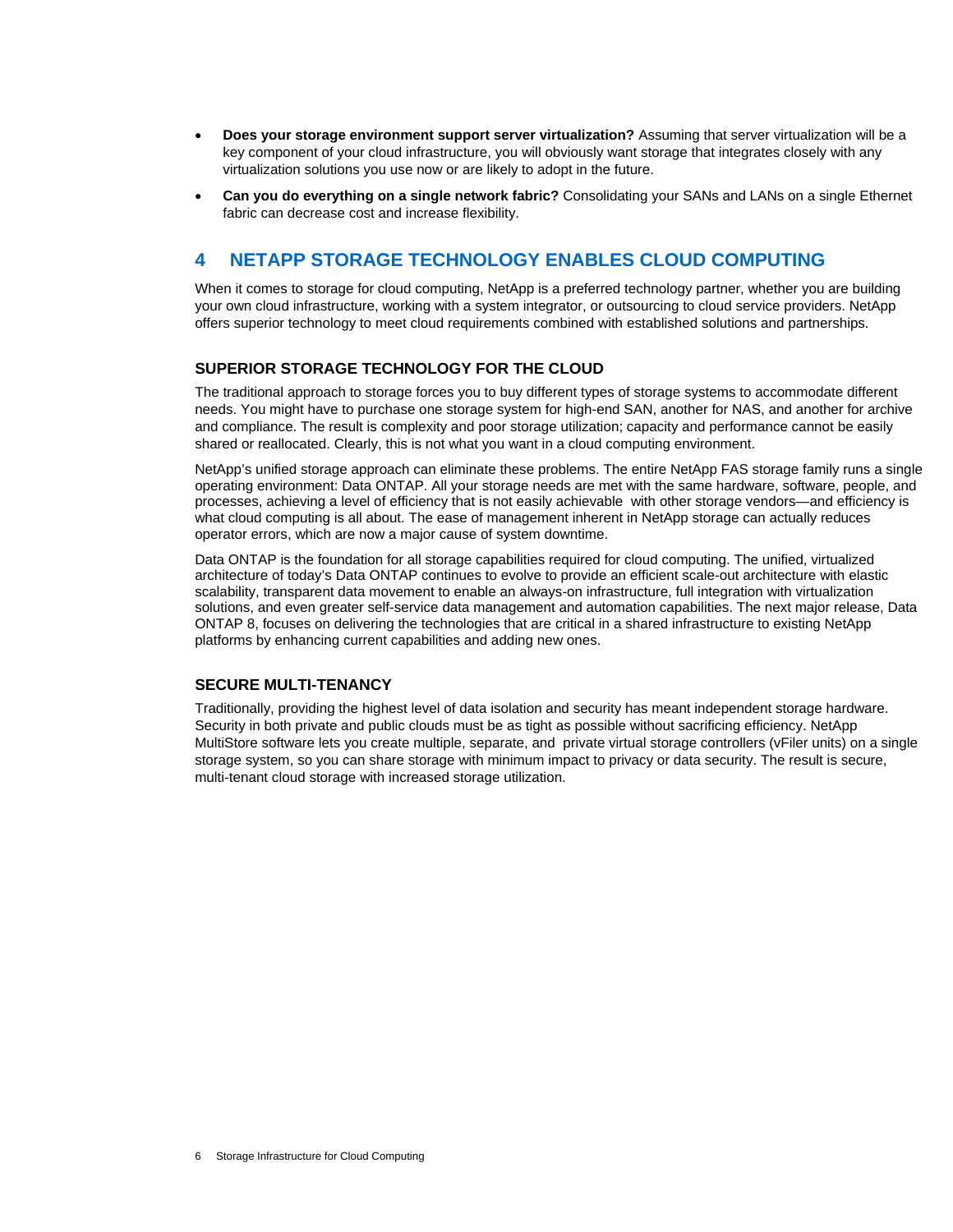<span id="page-6-0"></span>

**Figure 4) Multi-tenancy with NetApp MultiStore. Multiple customers can each be allocated a "virtual storage controller" on a single physical storage system. Each virtual controller can be used just as if it were a physical storage system.** 

MultiStore is an embedded feature of Data ONTAP; over 16,000 licenses have been sold to Fortune 1000 service providers and enterprise customers. With MultiStore, storage can be provisioned, moved, and protected based on the boundaries you define; virtual storage controllers allow you to apply policies appropriate to each container, which could correspond to a particular application or client of a cloud service.

#### **SERVICE AUTOMATION AND MANAGEMENT**

NetApp provides a suite of management products that simplify storage operations by automating all tasks associated with storage so you can manage more capacity with fewer resources while increasing operational efficiency. Policybased automation maps end-user requirements to specific levels of service. Once policies are established, new storage consumers (a new application, a business unit, etc.) can request and receive storage and automatically get the appropriate level of data protection and other services without manual intervention. Through API and Web services, NetApp data management solutions can be integrated into orchestration systems to create end-to-end cloud management solutions.

Self-service operations make it possible for the users or consumers of services to perform common operations for themselves without the assistance of a storage administrator. For instance, the NetApp SnapManager® suite of products makes it simple for users of popular applications to perform file or data recoveries as necessary.

NetApp SANscreen® provides real-time, end-to-end visibility across a heterogeneous storage environment with automatic mapping of infrastructure elements to business services and monitoring and alerting on availability, performance, or policy problems. A configuration management database and business intelligence engine provide metering, capacity management, and other functions. By automatically correlating your end-to-end storage infrastructure against business services, SANscreen allows you to monitor service-level agreements, meter usage for chargeback, and proactively manage capacity to maintain optimal utilization of storage resources.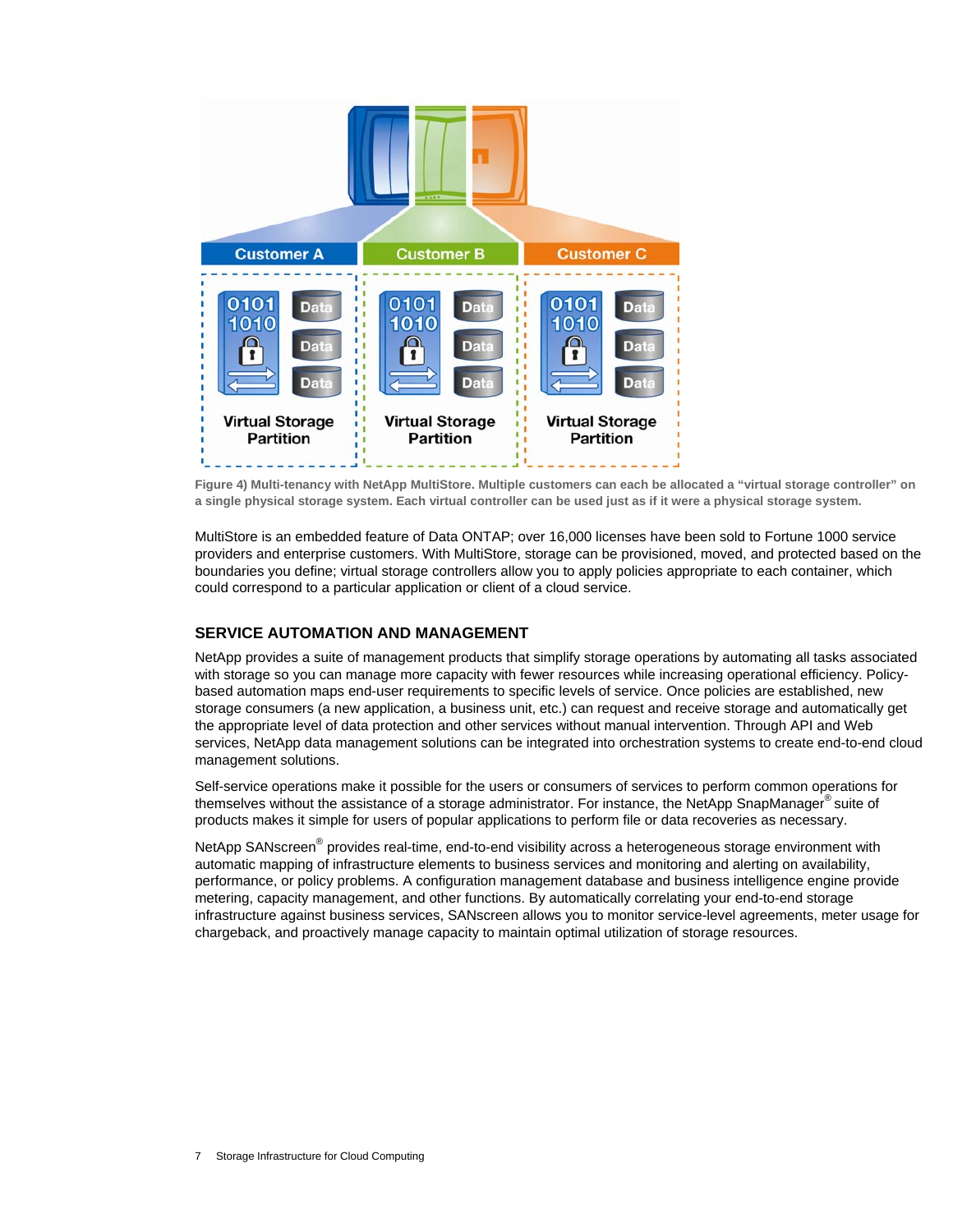<span id="page-7-0"></span>

| <b>Usable Capacity TB</b> | Time Frame |         |         |         |        |        |        |        |
|---------------------------|------------|---------|---------|---------|--------|--------|--------|--------|
|                           | 9/2008     | 10/2008 | 11/2008 | 12/2008 | 1/2009 | 2/2009 | 3/2009 | 4/2009 |
| Application Name          |            |         |         |         |        |        |        |        |
| Marketing - Sales CRM     | 0.98       | 0.91    | 0.90    | 0.88    | 0.82   | 0.70   | 0.59   | 0.57   |
| Marketing Backup          | 0.98       | 0.91    | 0.90    | 0.88    | 0.82   | 0.70   | 0.59   | 0.57   |
| Marketing DB              | 0.98       | 1.08    | 1.25    | 1.49    | 1.70   | 2.04   | 2.49   | 2.87   |
| Marketing Exchange        | 0.98       | 0.91    | 0.90    | 0.88    | 0.82   | 0.70   | 0.59   | 0.57   |
| SAP                       | 0.20       | 0.21    | 0.21    | 0.26    | 0.27   | 0.31   | 0.32   | 0.33   |
| <b>Users</b>              | 0.02       | 0.01    | 0.02    | 0.02    | 0.02   | 0.01   | 0.01   | 0.01   |

**Figure 5) Screenshot showing the ability of NetApp SANscreen to report on capacity usage for chargeback or other purposes.** 

#### **DATA MOBILITY**

In a dynamic cloud environment, you need to be able to move data without interrupting running applications. NetApp Data Motion allows virtual storage controllers within NetApp MultiStore to be transparently migrated from one storage system to another, in a manner analogous to VMware® VMotion, XenServer XenMotion, or Hyper-V™ Quick Migration. This feature helps you avoid the need for planned downtime, as well as optimize operations by moving virtual storage controllers to balance load or achieve other objectives.

The ability to continue operations without deferring necessary maintenance enhances the service-level agreements (SLAs) you can offer to your customers.

#### **ALWAYS-ON INFRASTRUCTURE**

In a cloud environment, you must be able to seamlessly add new storage capacity and storage performance, provide instantaneous failover for business continuance and disaster recovery, and perform all maintenance activities (on both hardware and software) without disruption. These capabilities further enhance your ability to deliver high SLAs to your customers.

As we've already seen, NetApp Data Motion enables the nondisruptive movement of storage resources to eliminate planned downtime. To help avoid unplanned downtime, NetApp combines the proven reliability of its base hardware with innovative solutions to continue operations in the face of hardware failures or disasters that affect a site or region.

Based on data from over 15,000 customer systems (the data has been audited and validated by IDC), NetApp storage systems in active-active controller configurations are delivering uptime greater than 99.999% on average. This translates to less than five minutes of downtime per year.

To achieve continuous operation, NetApp combines synchronous mirroring with clustering at the storage level to create a continuously available storage environment capable of spanning distances up to 100 kilometers. Unlike solutions from other vendors, MetroCluster does not rely on host-based clustering mechanisms. (Such mechanisms can be used in conjunction with MetroCluster to provide server availability, but are not required for MetroCluster operation.) The result is a much more cost-effective solution: MetroCluster has up to 50% less complexity and comes at approximately up to 50% less cost than its competition.

For protection against regional disasters, you need a solution that reaches beyond the metropolitan distances spanned by MetroCluster. NetApp SnapMirror® software uses an asynchronous mirroring methodology that effectively spans huge geographic distances. SnapMirror efficiently identifies and replicates only changed blocks. Other common replication methods use time-consuming and resource-intensive file system walks to identify and then replicate changed files. SnapMirror delivers faster, more efficient replication, so synchronization can be performed at a higher frequency. Unlike competing solutions, with NetApp SnapMirror you can leverage your replicated data sets for other purposes including backup, development and test activities, data mining, etc.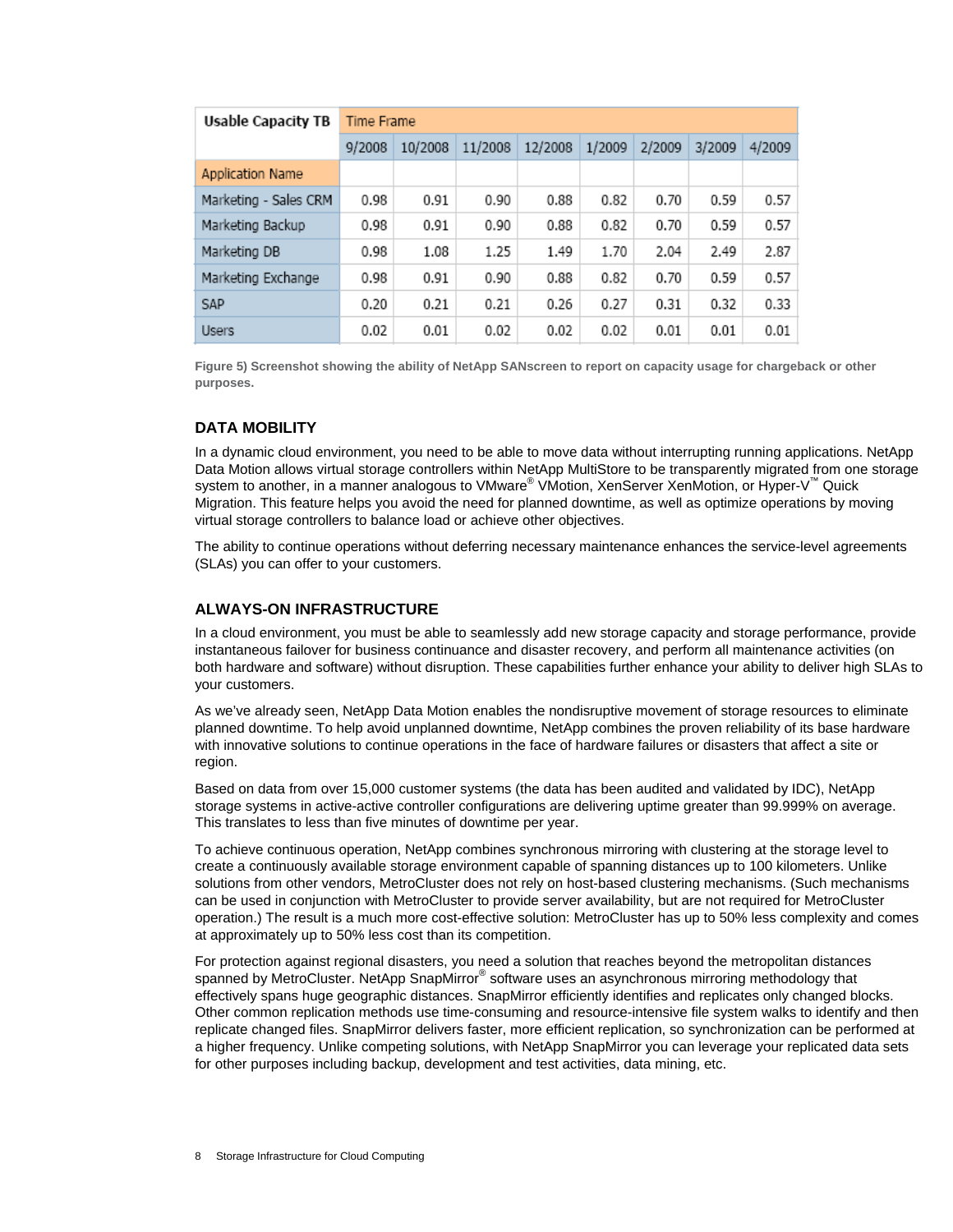#### <span id="page-8-0"></span>**SUPERIOR STORAGE EFFICIENCY**

Raising storage efficiency can significantly reduce your total storage requirements; this translates into direct reductions in expenditures on storage, as well as additional savings on power, cooling, and floor space. Efficient storage allows you to offer higher SLAs to your internal or external customers at a lower price.

NetApp offers a suite of hardware and software capabilities to help increase storage efficiency, many of which are a standard part of Data ONTAP with the potential for no additional licensing costs.

**Table 1) NetApp efficiency technologies.** 

| <b>Technology</b>                    | <b>Benefits</b>                                                                                                                                                                                                                                                                                                                                          |  |  |  |  |
|--------------------------------------|----------------------------------------------------------------------------------------------------------------------------------------------------------------------------------------------------------------------------------------------------------------------------------------------------------------------------------------------------------|--|--|--|--|
| Raid 6                               | The double-parity protection of RAID-DP® protects you if two disks fail<br>at once, saving 46% versus data mirroring.                                                                                                                                                                                                                                    |  |  |  |  |
| <b>Deduplication</b>                 | NetApp deduplication identifies and eliminates redundancy at the<br>block level. Space savings range from 25% to 55% for most data sets,<br>up to 95% for full backups stored on disk, from 70% to 95% for virtual<br>server and desktop environments, and up to 70% for engineering<br>environments.                                                    |  |  |  |  |
| <b>Thin</b><br>Provisioning          | With NetApp thin provisioning, storage is treated as a shared resource<br>and capacity is consumed only as it is needed. Thin provisioning can<br>reduce your storage capacity requirement by 20% to 30%.                                                                                                                                                |  |  |  |  |
| <b>Snapshot</b><br><b>Technology</b> | Space-efficient, nondisruptive Snapshot the chnology offers up to 80%<br>space savings over competing products.                                                                                                                                                                                                                                          |  |  |  |  |
| <b>Thin Replication</b>              | Replication is an effective way to enable business continuity. NetApp<br>SnapMirror and SnapVault® software perform only incremental block<br>transfers-thin transfers-after an initial baseline, saving bandwidth<br>and reducing the storage required for disk-based backups. Source and<br>target storage systems need not be the same configuration. |  |  |  |  |
| Cloning                              | NetApp FlexClone <sup>®</sup> technology lets you create a "virtual copy" of a<br>data set in seconds and only consume additional storage space as<br>changes are made-making it an ideal technology for virtual<br>environments that maintain many identical copies of the same<br>operating systems. Space savings can be as high as 80%.              |  |  |  |  |

Because of the flexible provisioning enabled by NetApp FlexVol® technology, NetApp customers routinely achieve storage utilization rates of 60% or higher, whereas the industry average is less than 40%. NetApp offers a range of additional technologies to further enhance storage utilization. Individually, each of these technologies can increase your storage utilization; by combining the full set of NetApp efficiency technologies you can realize tremendous savings.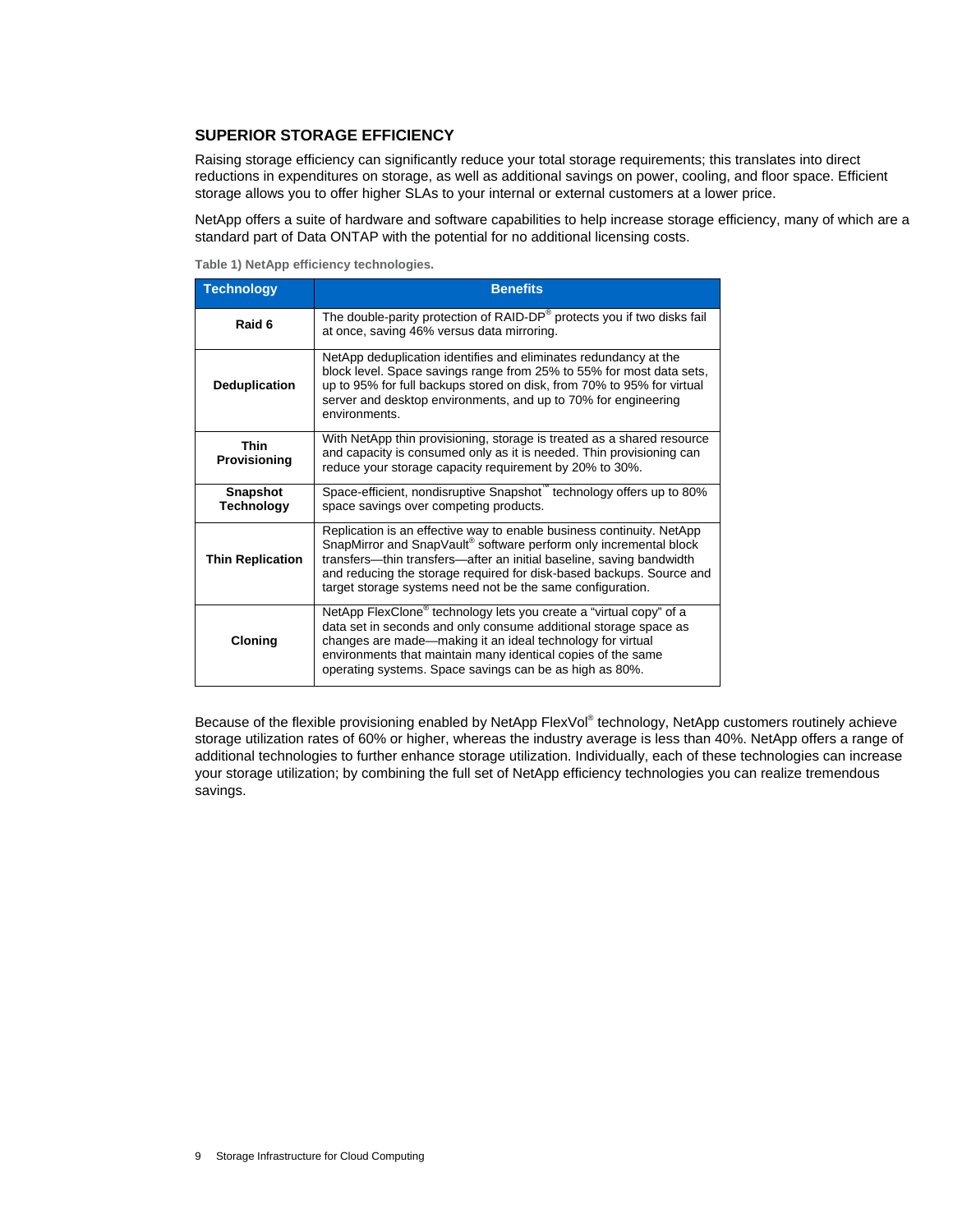<span id="page-9-0"></span>

**Figure 6) Impact of applying NetApp storage efficiency technologies.** 

#### **INTEGRATED DATA PROTECTION**

The traditional approach to data protection is expensive and inflexible. Many data centers keep two full data copies plus incremental backups stored in backup formats that are only useful for recovery. NetApp takes a different approach to data protection—one that is more efficient and leaves data in a format in which it can be leveraged for other purposes. With NetApp integrated data protection, footprint and network traffic are reduced up to 95%. Greater efficiency yields up to 75% savings on capital and operating expenses.

NetApp provides fully integrated and comprehensive data protection and disaster recovery based on mature technologies that include NetApp Snapshot, SnapVault, the SnapManager Suite, SnapMirror, MetroCluster, and Protection Manager. These technologies offload the burden of data protection from servers to storage, providing a consistent approach to data protection across a cloud infrastructure while allowing utilization of backup and disaster recovery data for development or other activities. The result is an efficient data protection infrastructure that protects availability and reduces risk. A policy-based management framework, application-specific data protection for popular applications, and full coverage for both NetApp and non-NetApp data complete the offering.

NetApp integrated data protection allows you to offer a range of SLAs to meet varying requirements, including compliance regulations. You can flexibly adjust the recovery point objectives (RPOs) for different data sets to meet any RPO goal up to and including continuous data availability.

#### **ELASTIC SCALABILITY**

NetApp's flexible volume and thin provisioning technology (FlexVol) abstracts storage volumes from underlying disks. Any storage container (LUN or volume), regardless of size, is automatically spread across a large number of disks for optimal performance, and can grow or shrink nondisruptively. NetApp has already deployed tens of petabytes of storage in shared storage environments, in which customers routinely scale volumes up and down as needs change.

The next generation of Data ONTAP will further extend these capabilities with a global namespace, granular scaleout, and the ability to spread storage volumes across multiple storage systems to meet both performance and availability goals.

#### **SUPPORT FOR SERVER VIRTUALIZATION**

NetApp offers unique advantages for virtual environments, including close relationships with VMware, Microsoft, and Citrix to provide product integration and support for vSphere, Hyper-V, and XenServer, respectively. NetApp Data Motion complements the ability to move virtual machines between servers in these environments, as discussed previously. NetApp deduplication technology and/or NetApp FlexClone can be used to eliminate the redundancy that results from having dozens of copies of the same operating system.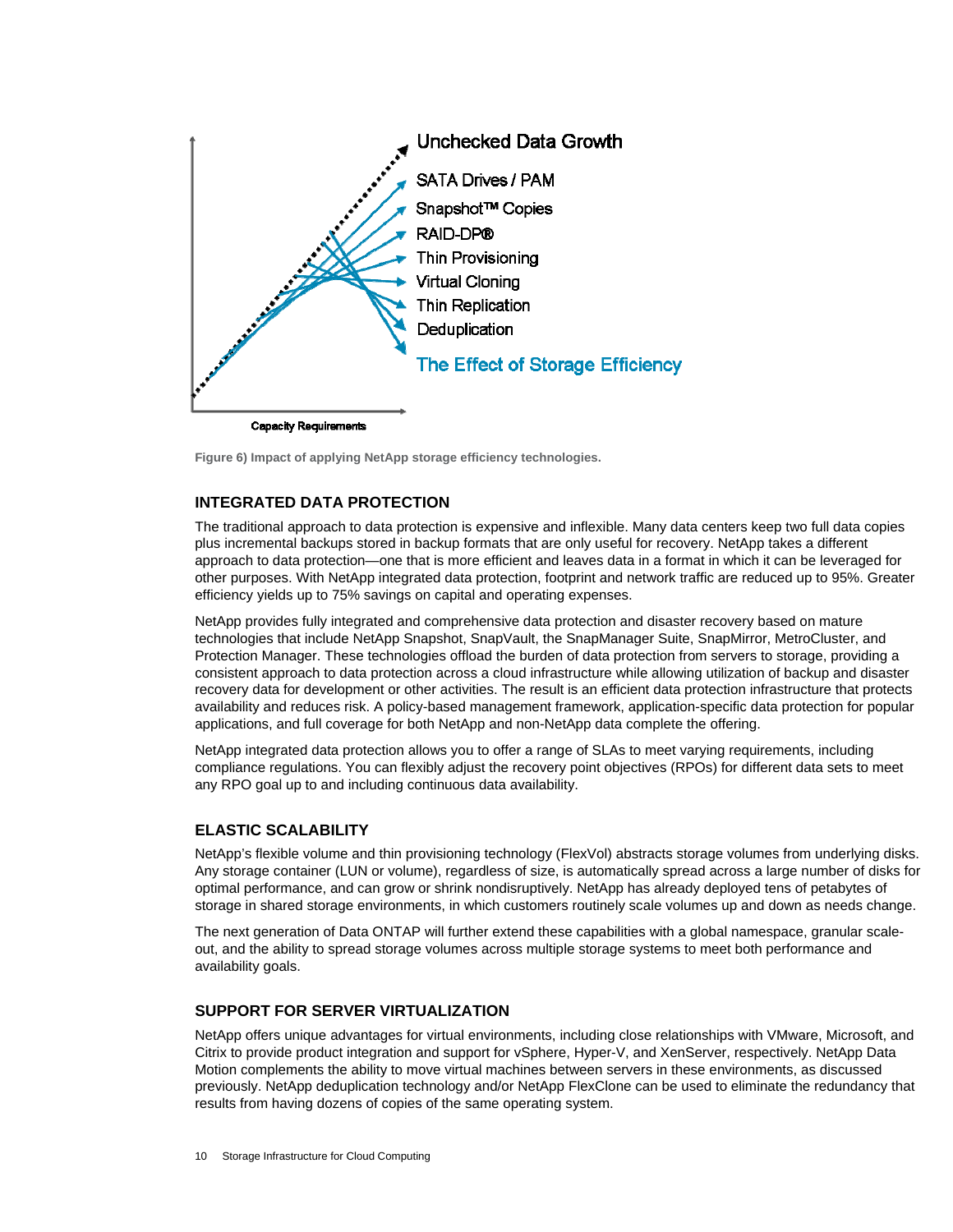<span id="page-10-0"></span>Although you may have already virtualized your server infrastructure, it's likely that you still have physical servers and will need to support both for some time to come. NetApp provides a single pool of storage that meets the needs of both physical and virtual servers. This pool can span metropolitan distances using MetroCluster and longer distances using SnapMirror. Because NetApp's unified storage architecture supports Fibre Channel, iSCSI, and NAS protocols, this single storage pool can simultaneously meet the storage needs of any physical or virtual environment.

Virtual environments offer features to simplify restarting services at a secondary site. For instance, VMware HA makes it simple to restart failed virtual machines on alternate servers in the same or a different location. A NetApp storage pool that spans locations using synchronous mirroring or replication facilitates this process.

#### **SINGLE NETWORK FABRIC**

The development of Fibre Channel over Ethernet (FCoE) makes it possible to move your data centers to a single Ethernet fabric for all storage and networking needs. Having a single network fabric can greatly simplify your network infrastructure and eliminate the costs associated with deploying and maintaining multiple types of networks.

NetApp has been—and continues to be—an Ethernet storage leader, first as a NAS pioneer and then as an early proponent of iSCSI. NetApp is currently the only vendor with native support for FCoE, which is a logical progression of our unified storage approach. By supporting FCoE we provide a simple evolutionary path for existing Fibre Channel SAN users to migrate to a unified network fabric.

## **5 PARTNERS FOR SUCCESS**

Transforming your current IT infrastructure into a shared cloud infrastructure is not without challenges. Implementing new technology always involves risks, and the organizational changes necessary to align with operational changes can also be disruptive if not managed carefully.

You need business partners who can help you implement technology in a way that makes sense for your needs while also helping you design the policies and processes that will minimize both transition and organizational risks. Whether you work directly with NetApp or leverage our extensive partnerships, NetApp can put you on a path to success.

#### **THE NETAPP DYNAMIC DATA CENTER**

The full benefits of the NetApp architecture for cloud computing are embodied in our dynamic data center solution. This planned and optimized solution is designed to help data centers make the transition from where they are today to the cloud infrastructures of tomorrow.

People and process go hand in hand with technology. Our dedicated Professional Services team and Authorized Professional Service Partners have the expertise to assess your situation, provide valuable insights, and create and execute a plan to achieve your goals with the least cost, minimum risk, and disruption to your ongoing operations. We use a well-defined work breakdown structure; clear project management methodology; and a clear division of labor between NetApp, NetApp partners, and your IT team. A phased approach allows us to rapidly deploy new services in a predictable and repeatable fashion. You can learn more about this approach in the NetApp white paper "Building a Data Center for Cloud Computing."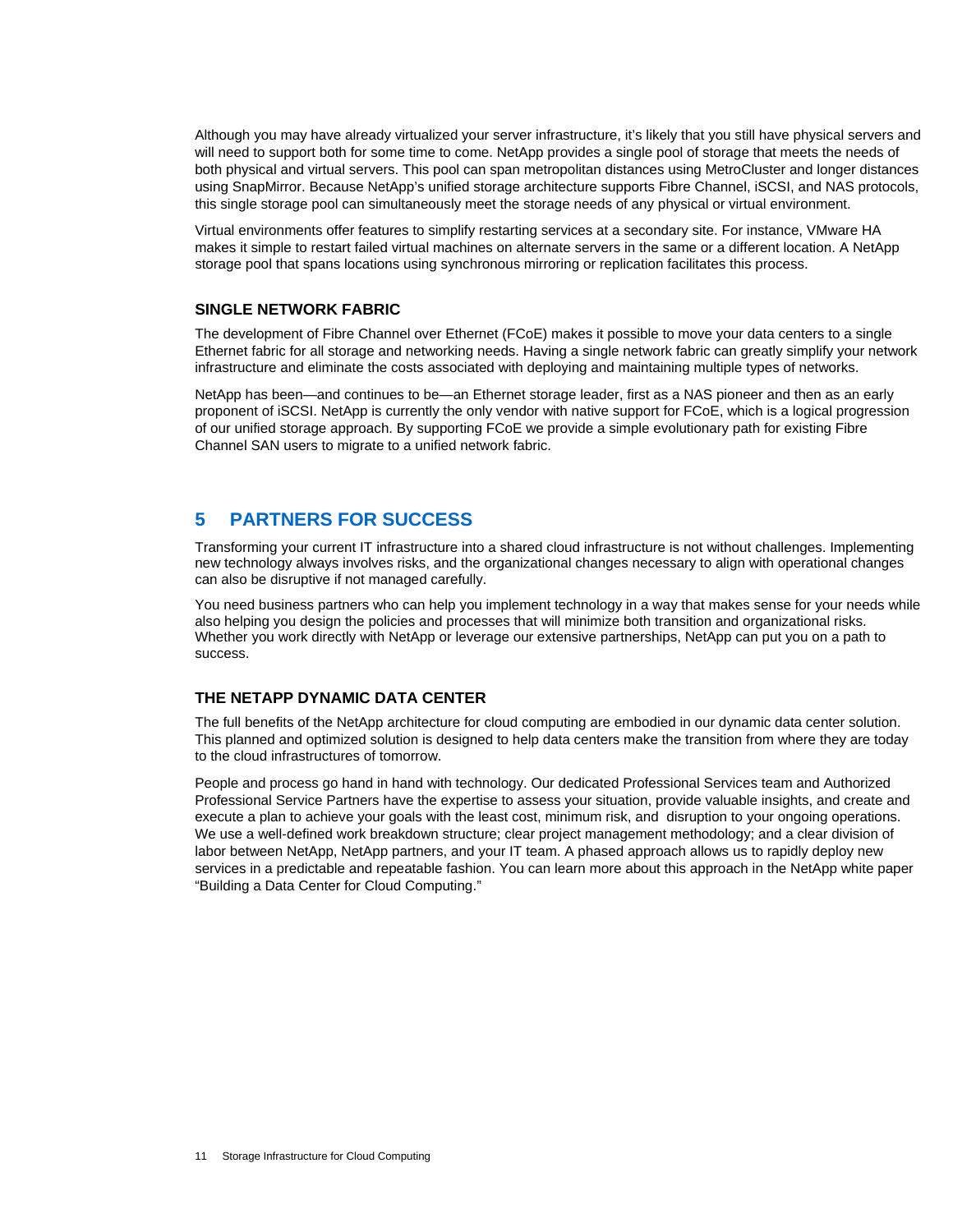<span id="page-11-0"></span>

**Figure 7) The NetApp dynamic data center solution simplifies the process of making the transition to a cloud infrastructure.** 

NetApp offers its Fast-Start Workshop to help you begin your journey to complete data center transformation. The NetApp Fast-Start Workshop is a four-day program designed to achieve the following:

- Identify application and infrastructure targets based on capacity, performance, and service-level needs.
- Assess impacts on cost savings, efficiency gains, and performance improvements.
- Identify the top-five process improvements in terms of impact on cost and efficiency, agility and timeliness, and progress toward IT as a Service.

You choose the granularity of transformation that makes sense for your needs, from incremental steps to a single large effort. If you proceed in a step-wise fashion, all planning is done with the end goal in mind, so no effort is wasted. The savings that result from each step can help to fund the next step.

#### **BUILDING A TRANSFORMATION TEAM**

No matter whether you plan to build your own cloud, work with a system integrator to help you make the transition, or contract with a service provider for your IT needs, you need a team of trusted experts you can rely on for sound technical expertise and advice. NetApp has an extensive ecosystem of industry partners that you can draw from to build your team. NetApp industry partners include top-tier cloud infrastructure vendors such as Cisco, Microsoft, VMware, and Citrix; global system integrators; and ITaaS providers.